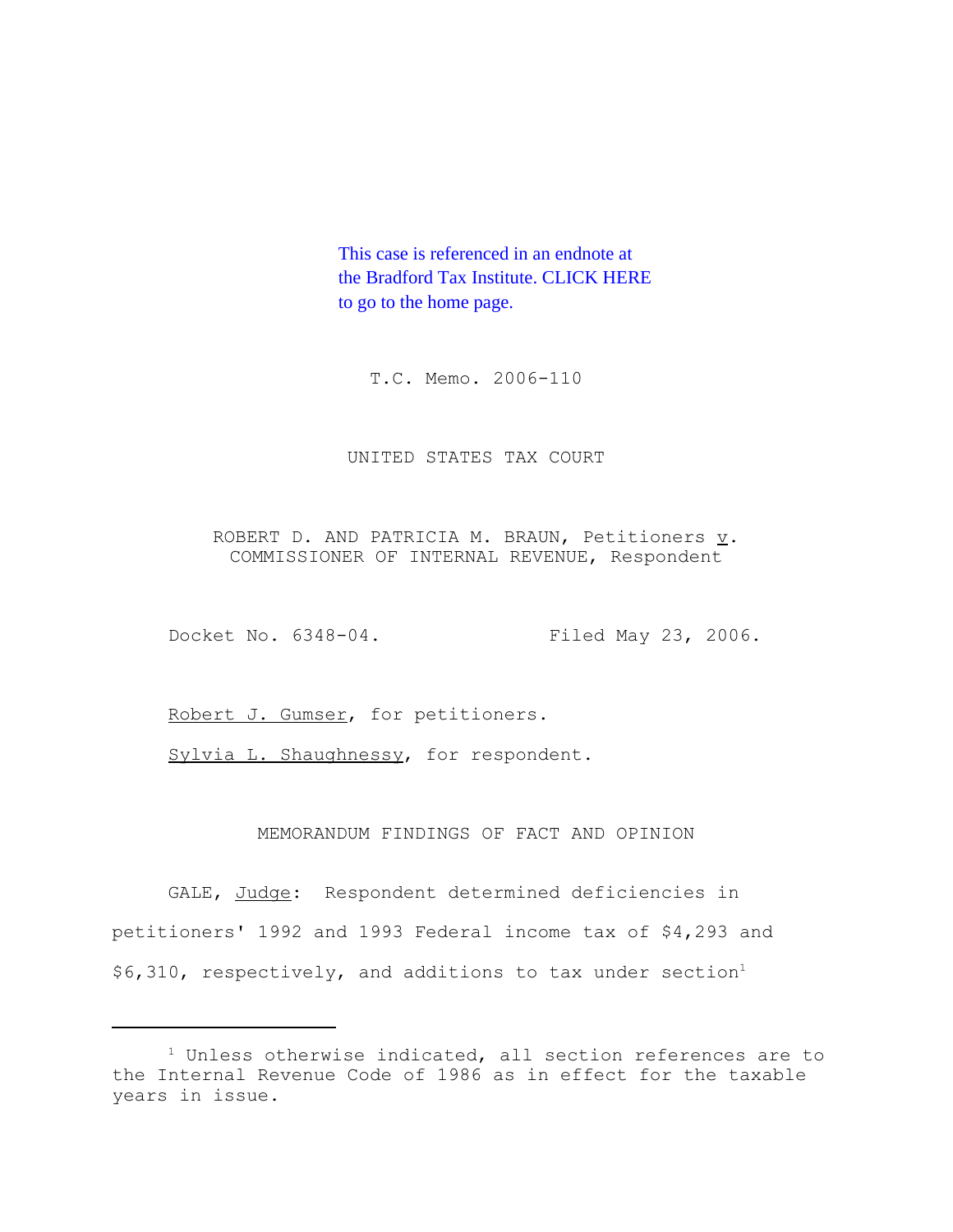6651(a)(1) of \$1,053 and \$1,556, respectively. The issues for decision are (1) whether petitioners are entitled to deduct Schedule C, Profit or Loss From Business, expenses from the real estate loan business of petitioner Robert D. Braun, and (2) whether petitioners are liable for additions to tax under section 6651(a)(1) for their 1992 and 1993 taxable years.

### FINDINGS OF FACT

Some of the facts have been stipulated and are so found. The stipulation of facts and the attached exhibits are incorporated herein by this reference. At the time they filed the petition, Robert D. Braun (petitioner) and Patricia M. Braun (Mrs. Braun) resided in San Diego, California.

On their Federal income tax returns for 1992 and 1993 petitioners claimed five exemptions--themselves and their three dependent children. Petitioners' only reported source of income for support in both taxable years was petitioner's real estate loan business, the results of which petitioners listed each year on a Schedule C. On the Schedule C attached to their 1992 tax return, petitioners reported gross receipts of \$24,368 and deducted claimed expenses of \$23,408 (including office expenses of \$5,640 and advertising expenses of \$1,975) for a net profit of \$960. On the Schedule C attached to their 1993 tax return, petitioners reported gross receipts of \$31,775 and deducted claimed expenses of \$30,328 (including office expenses of \$6,200

 $- 2 -$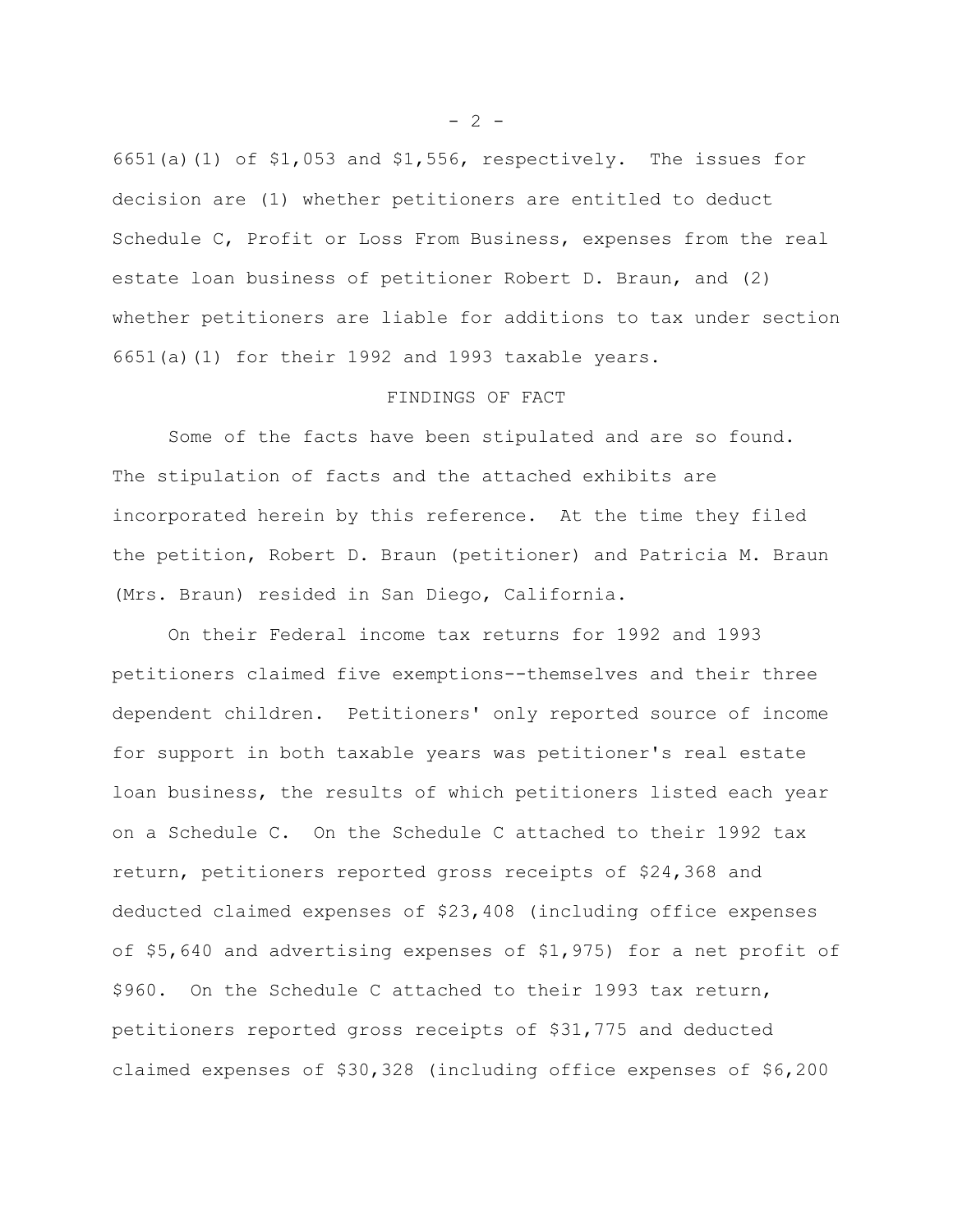and advertising expenses of less than  $$2,000^2$$  for a net profit of \$1,447.

In July 1990, the Federal Bureau of Investigation (FBI) conducted a raid on a company petitioner operated at that time and seized all the company's business records. Sometime after the seizure, petitioner commenced operation of the real estate loan business that generated the gross receipts petitioners reported for 1992 and 1993. The FBI's investigation of petitioner continued until October 24, 1994, when petitioner pled guilty to one count of tax evasion under section 7201 with respect to his 1988 taxable year and one count of mail fraud. On January 17, 1995, petitioner was sentenced to 24 months of incarceration with supervised release for 3 years thereafter. Sometime later in 1995, while petitioner was incarcerated, the FBI returned petitioner's seized records to Mrs. Braun.

Petitioners' 1992 and 1993 Federal income tax returns were dated and signed April 12, 2001, and were filed with respondent on April 20, 2001. Respondent disallowed all of petitioners' claimed Schedule C expenses for 1992 and 1993 and issued petitioners a notice of deficiency on April 5, 2004. Petitioners

 $- 3 -$ 

 $2$  Because of the poor quality of the copy of petitioners' 1993 Schedule C in the record, we are unable to determine the exact amount of advertising expenses petitioners claimed, but note that it appears to be approximately \$1,800.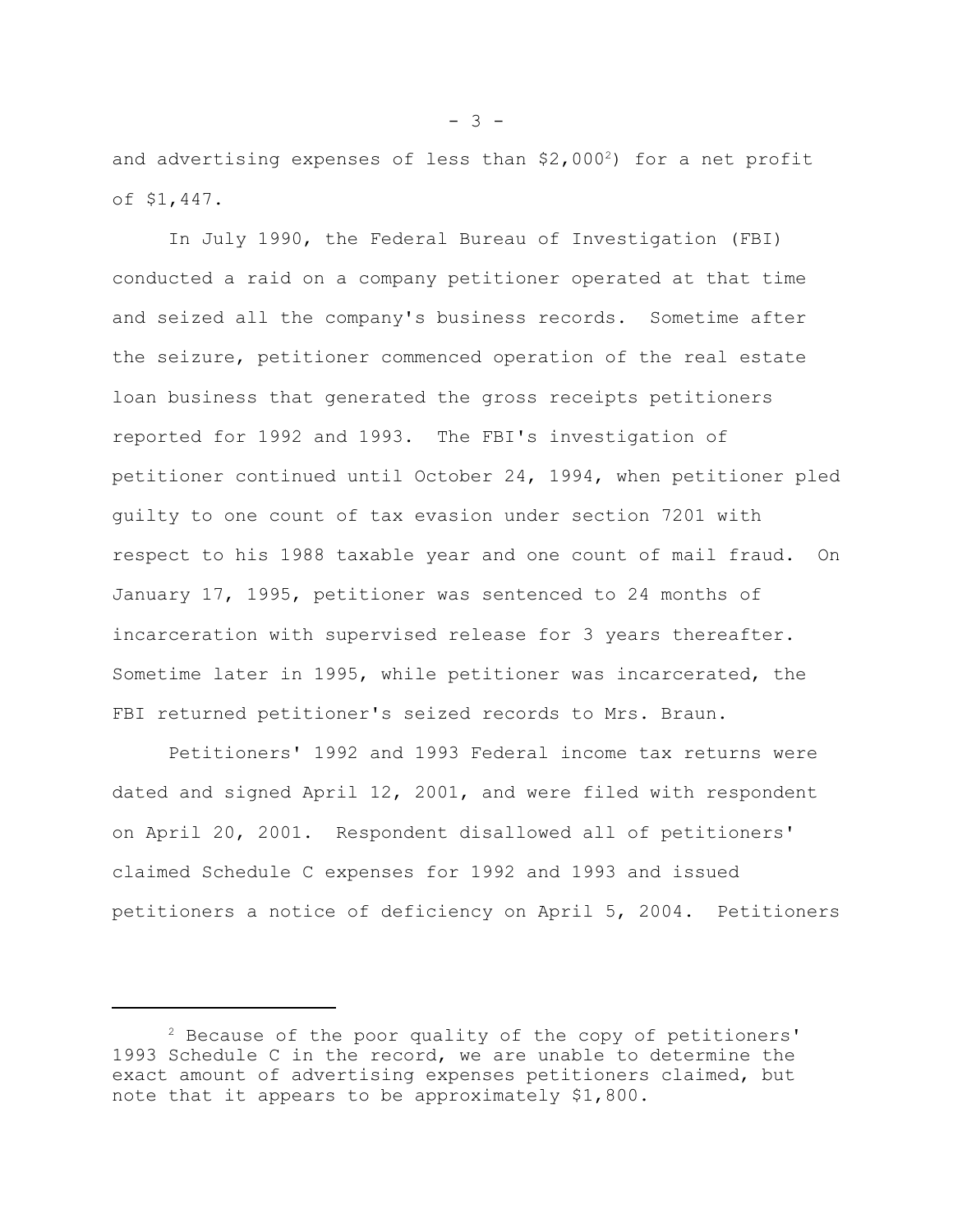do not have any documentary substantiation for the expenses they claimed on their 1992 or 1993 Schedule C.

#### OPINION

# Schedule C Expense Deductions

Deductions are strictly a matter of legislative grace. INDOPCO, Inc. v. Commissioner, 503 U.S. 79, 84 (1992); New Colonial Ice Co. v. Helvering, 292 U.S. 435, 440 (1934). Therefore, the taxpayer bears the burden of proving that he is entitled to the deductions claimed and of substantiating the amounts and purposes of those deductions.<sup>3</sup> Hradesky  $v$ . Commissioner, 65 T.C. 87, 89-90 (1975), affd. per curiam 540 F.2d 821 (5th Cir. 1976). Section 162(a) provides that there shall be allowed as a deduction all the ordinary and necessary expenses paid or incurred during the taxable year in carrying on any trade or business. Taxpayers must keep sufficient records to establish the claimed deductions. See sec. 6001; Meneguzzo v. Commissioner, 43 T.C. 824, 831 (1965); sec. 1.6001-1(a), Income Tax Regs.

To be entitled to a deduction under section  $162(a)$ , a taxpayer is required to substantiate the deduction through the maintenance of books and records. Generally, in the event that a taxpayer establishes that he or she has incurred a deductible

 $- 4 -$ 

<sup>3</sup> Petitioners have neither claimed nor shown entitlement to any shift in the burden of proof pursuant to sec. 7491(a).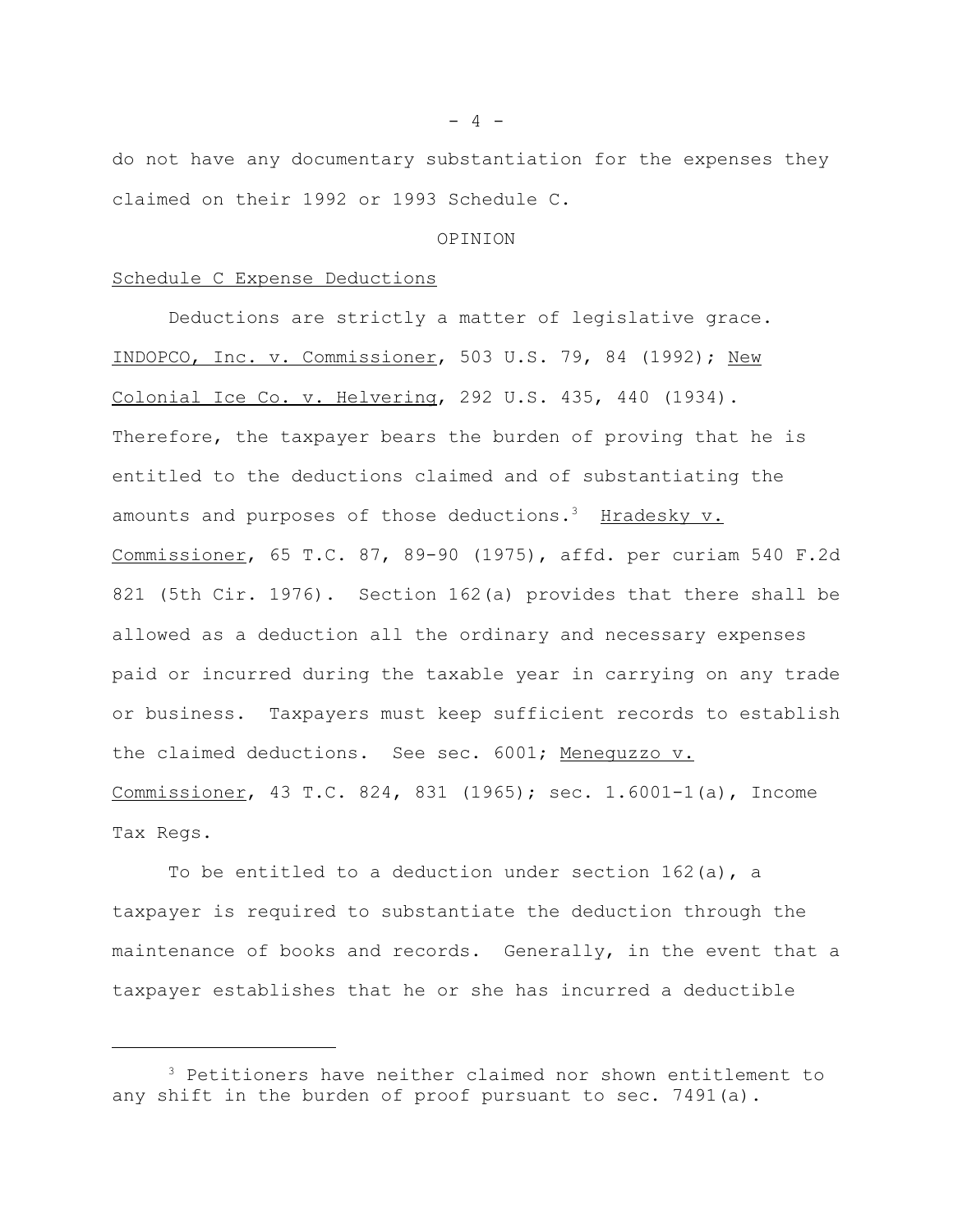expense but is unable to substantiate the precise amount, the Court may approximate the amount, bearing heavily if it chooses against the taxpayer whose inexactitude is of his own making. Cohan v. Commissioner, 39 F.2d 540, 543-544 (2d Cir. 1930). The Court must, however, have evidence sufficient to provide a rational basis upon which an estimate can be made. Vanicek v. Commissioner, 85 T.C. 731, 742-743 (1985).

Section 274(d) imposes more stringent substantiation requirements for the deduction of traveling, automobile, and entertainment expenses. Taxpayers must substantiate these items by adequate records in order to claim deductions, documenting details such as the amount and place of each separate expenditure, the property's business and total usage, and the date and business purpose of the expenditure or use. Sec.  $274$ (d); sec.  $1.274-5T$ (b), Temporary Income Tax Reqs., 50 Fed. Reg. 46014 (Nov. 6, 1985). These strict substantiation requirements with respect to expenses for travel, meals, entertainment, and expenses relating to the use of listed property preclude this Court from using the "Cohan rule" to estimate the deductible amount of such expenses. Sanford v. Commissioner, 50 T.C. 823, 827-828 (1968), affd. per curiam 412 F.2d 201 (2d Cir. 1969). Where, however, a taxpayer establishes that the failure to produce adequate records is due to the loss of such records through circumstances beyond the taxpayer's

 $-5 -$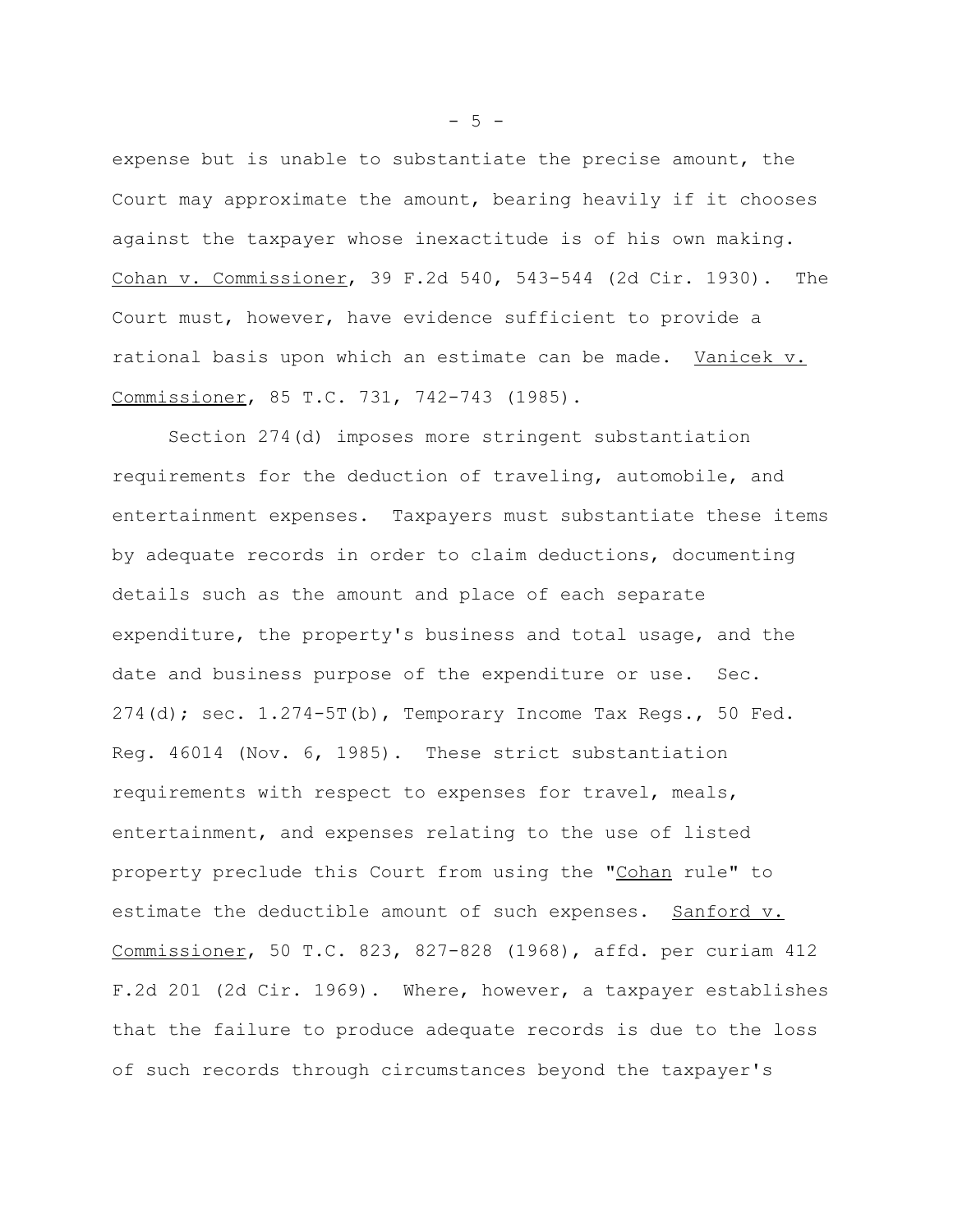control, the taxpayer may substantiate a deduction by reasonable reconstruction of his expenditure or use. Sec.  $1.274 - 5T(c)(5)$ , Temporary Income Tax Regs., 50 Fed. Reg. 46022 (Nov. 6, 1985). In all other cases, unless the stringent substantiation requirements are met for those categories of expenses covered by section  $274$  (d), "No deduction  $* * *$  shall be allowed". Sec. 274(d).

As noted in our findings of fact, petitioners provided no documentary evidence to substantiate the claimed deductions. Petitioner testified that he no longer had any of the receipts, bank statements, or other documentation pertaining to the real estate loan business he and a business associate operated during 1992 and 1993. Petitioner testified that his business records (of a company no longer operating in 1992 and 1993) were seized during a raid conducted by the FBI in July 1990. He further testified that all of his business records from the initial seizure in 1990 "and all the way through 1994 became the records of the Federal Bureau of Investigation because of the ensuing investigation". Petitioner testified that when the records were returned by the FBI in 1995, he was still incarcerated and Mrs. Braun "hauled them off to the dump" as she was "fed up with the whole situation" that led to his arrest and conviction.<sup>4</sup>

 $- 6 -$ 

<sup>4</sup> If, as petitioner contends, Mrs. Braun discarded the records for 1992 and 1993, she has failed to comply with her (continued...)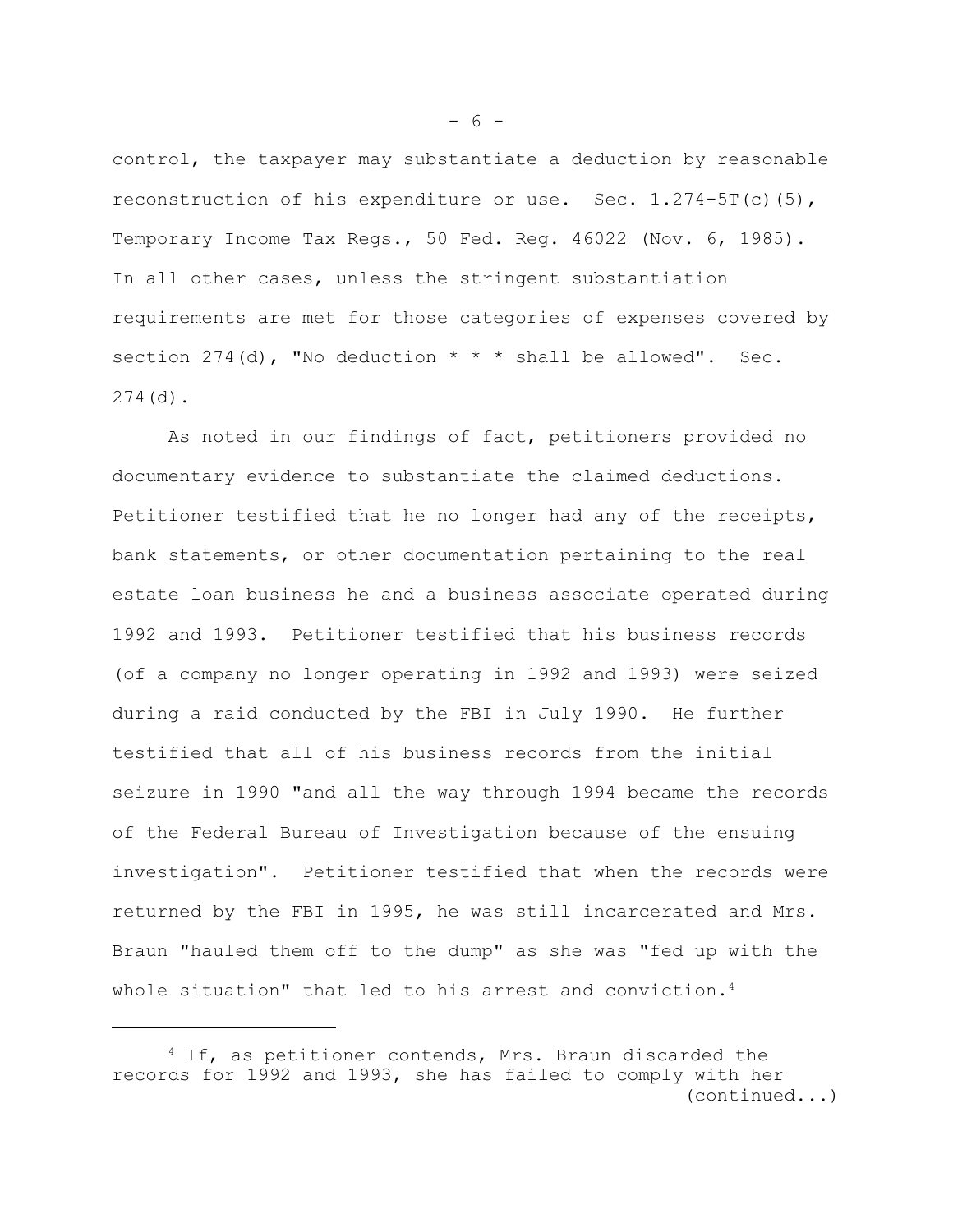According to petitioner, to prepare their 1992 and 1993 Federal income tax returns, petitioners enlisted the assistance of a certified public accountant and reconstructed income and expenses to the best of their ability.

Petitioners produced no evidence to substantiate their claimed expenses other than petitioner's testimony concerning office rent and advertising expenses. Petitioner testified that their business records for the taxable years in issue were deliberately discarded by Mrs. Braun and not lost due to circumstances beyond petitioners' control. Accordingly, petitioners cannot satisfy the substantiation requirements of section 274(d) by reconstruction of their expenditures and are therefore not entitled to deductions for travel, automobile expenses, meals, or entertainment. See sec. 274.

In the absence of either substantiating documentation or testimony, petitioners are likewise not entitled to deductions for the remaining categories of business expenses (except office rent and advertising) claimed on their 1992 and 1993 Schedules C. Because petitioner offered testimony regarding the office rent and advertising expenses petitioners claimed on their returns, we consider these items in turn.

Petitioner testified that he and another individual operated

 $- 7 -$ 

<sup>4(...</sup>continued) record-keeping obligations under the Internal Revenue Code. See sec. 6001; sec. 1.6001-1(a), Income Tax Regs.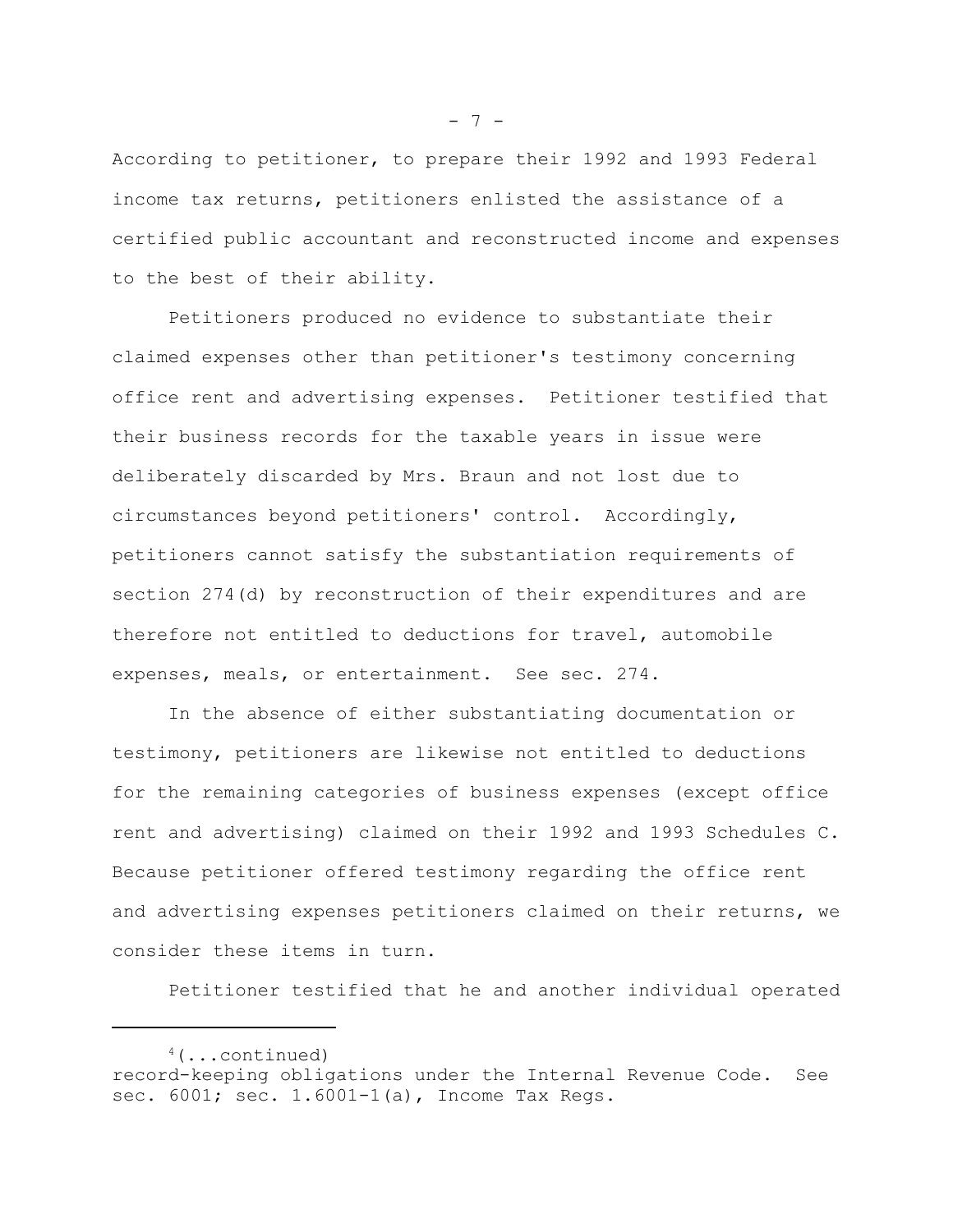a real estate loan business out of an office in La Jolla, California, during 1992 and 1993. Together, petitioner and his business associate subleased office space, consisting of four offices and a conference room, from an attorney, according to petitioner. Petitioner testified that his share of the \$1,000 monthly office rental expense during 1992 and 1993 was \$500. Petitioner testified that he was unable to locate the attorney to obtain any records of these rentals.

Petitioner's testimony concerning his office rental expenses is uncorroborated and self-serving, and we are not required to accept it. See Tokarski v. Commissioner, 87 T.C. 74, 77 (1986). We do not, for a number of reasons.

First, we believe there were other opportunities for corroboration that petitioner has not addressed, such as testimony from the business associate who was purportedly his colessee.

Second, we find petitioner's contention that the records for his 1992 and 1993 business activities were discarded somewhat suspect. Petitioner testified that the FBI seized his records in 1990, and his wife discarded them when they were returned in 1995. But the business activities at issue were conducted in 1992 and 1993. Even conceding that petitioner was under FBI investigation during 1992 and 1993 (as his guilty plea occurred in October 1994), we have some difficulty accepting petitioner's

- 8 -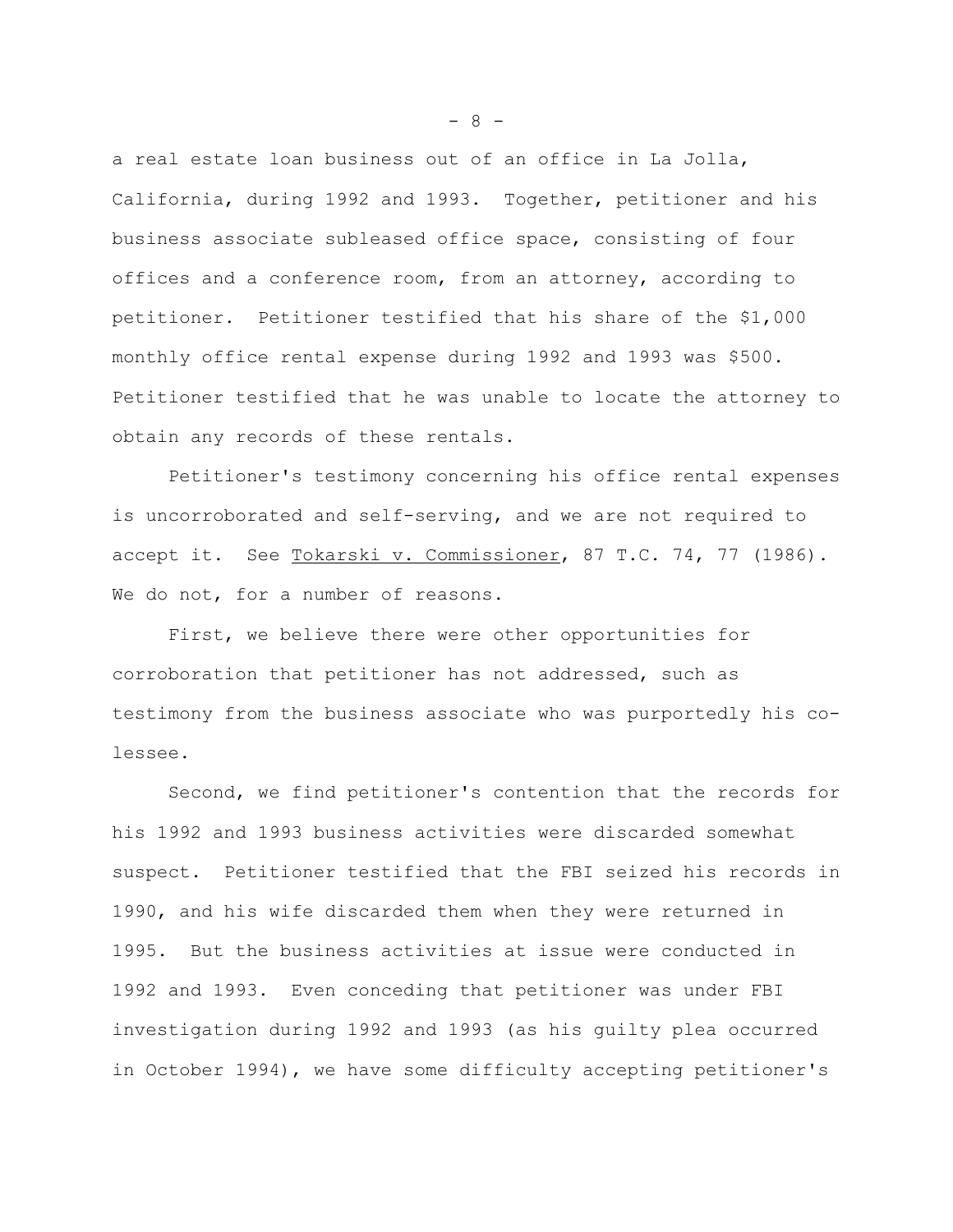vague claim that his 1992 and 1993 business records also "became the records of the Federal Bureau of Investigation because of the ensuing investigation". In any event, since petitioner concedes the records were returned in 1995, the linchpin of his missing records rationale is that Mrs. Braun discarded them. Yet she did not testify at or even attend the trial.<sup>5</sup>

Third, petitioner pled guilty to income tax evasion and mail fraud, which are crimes involving dishonesty. See Fed. R. Evid. 609(a)(2).

Fourth, and perhaps most importantly, when questioned how he supported himself, his wife, and three children if the expenses of his business offset its income except to the extent of \$960 in 1992 and \$1,447 in 1993, petitioner was vague and nonresponsive. Given their magnitude in relation to reported income, the expenses petitioner claims to have incurred are not credible.

Fifth, even if we were persuaded that petitioners incurred rental expenses for the years in issue, we must have some rational basis on which to estimate them. See Vanicek v. Commissioner, 85 T.C. at 742-743. Petitioners offered no evidence that the claimed rent of \$1,000 per month (of which

- 9 -

<sup>&</sup>lt;sup>5</sup> Mrs. Braun is a party in this case, represented by counsel, and jointly liable for any deficiencies that are redetermined herein. As noted earlier, if petitioner's testimony concerning the discarding of the records by Mrs. Braun is accepted, then Mrs. Braun failed to comply with record-keeping requirements.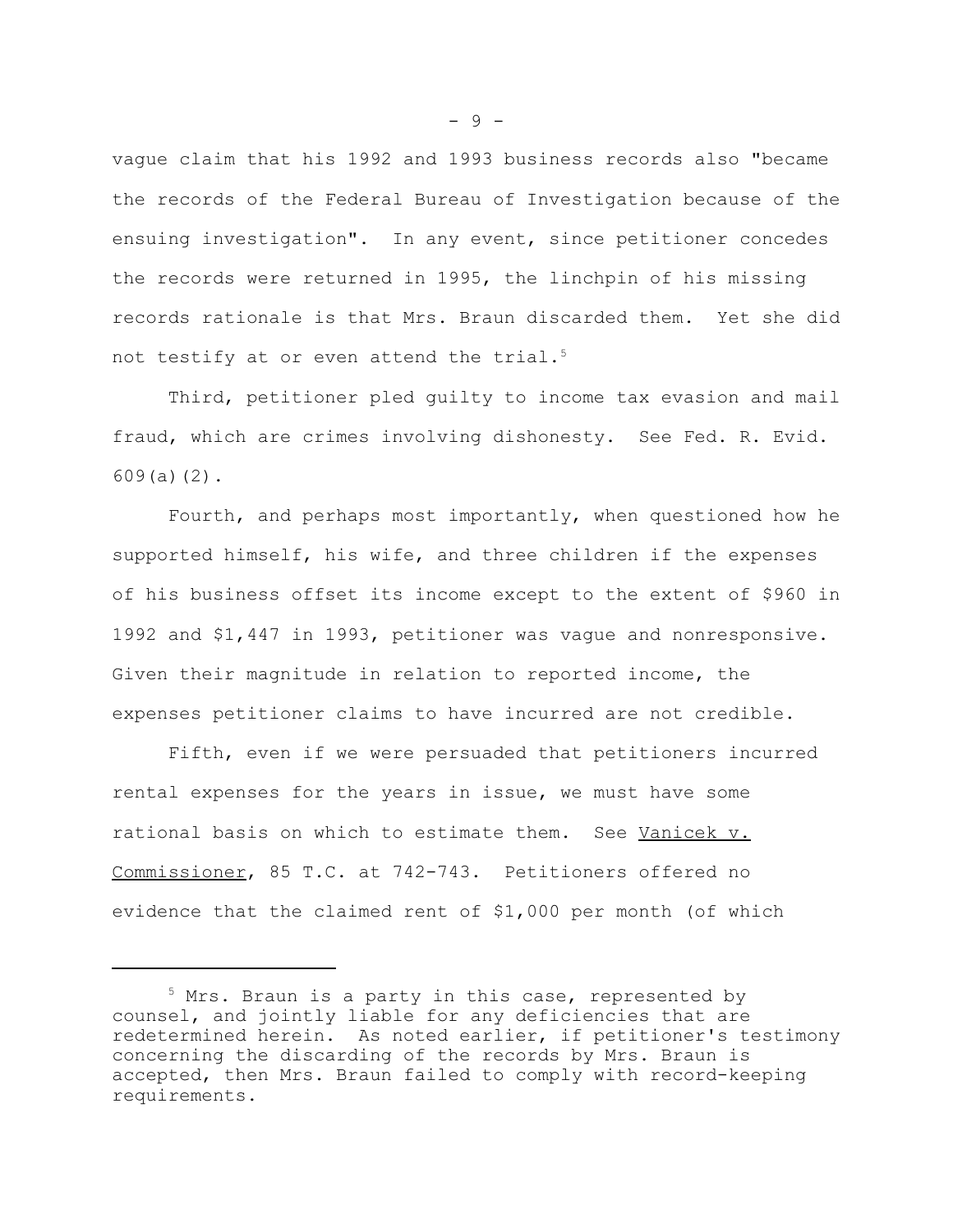petitioner purportedly supplied half) was the approximate fair rental value or an otherwise reasonable cost of the space rented.

Sixth, for essentially the same reasons, we are also not persuaded that petitioner incurred the advertising expenses he claims for each year. We would add only that petitioner testified that his advertising expenditures were "over a thousand dollars a month" and yet only approximately \$2,000 was claimed in each of the 2 years in issue. Thus, his testimony bears no rational relationship to the claimed expenses. In his testimony, petitioner also claimed that the expenditures were for advertising on a local AM radio station, yet insofar as the records discloses, there was no effort to obtain corroboration from the station.

Because, for the foregoing reasons, petitioner's testimony does not persuade us, and there is no other evidence to support the claimed deductions, we sustain respondent's disallowance of all deductions claimed on the Schedules C in 1992 and 1993. Section 6651(a)(1) Addition to Tax

Section 6651(a)(1) imposes an addition to tax for failure to file a return when due "unless it is shown that such failure is due to reasonable cause and not due to willful neglect". The addition equals 5 percent for each month that the return is late, not to exceed 25 percent in total. The Commissioner has the burden of production with respect to the liability of an

 $-10 -$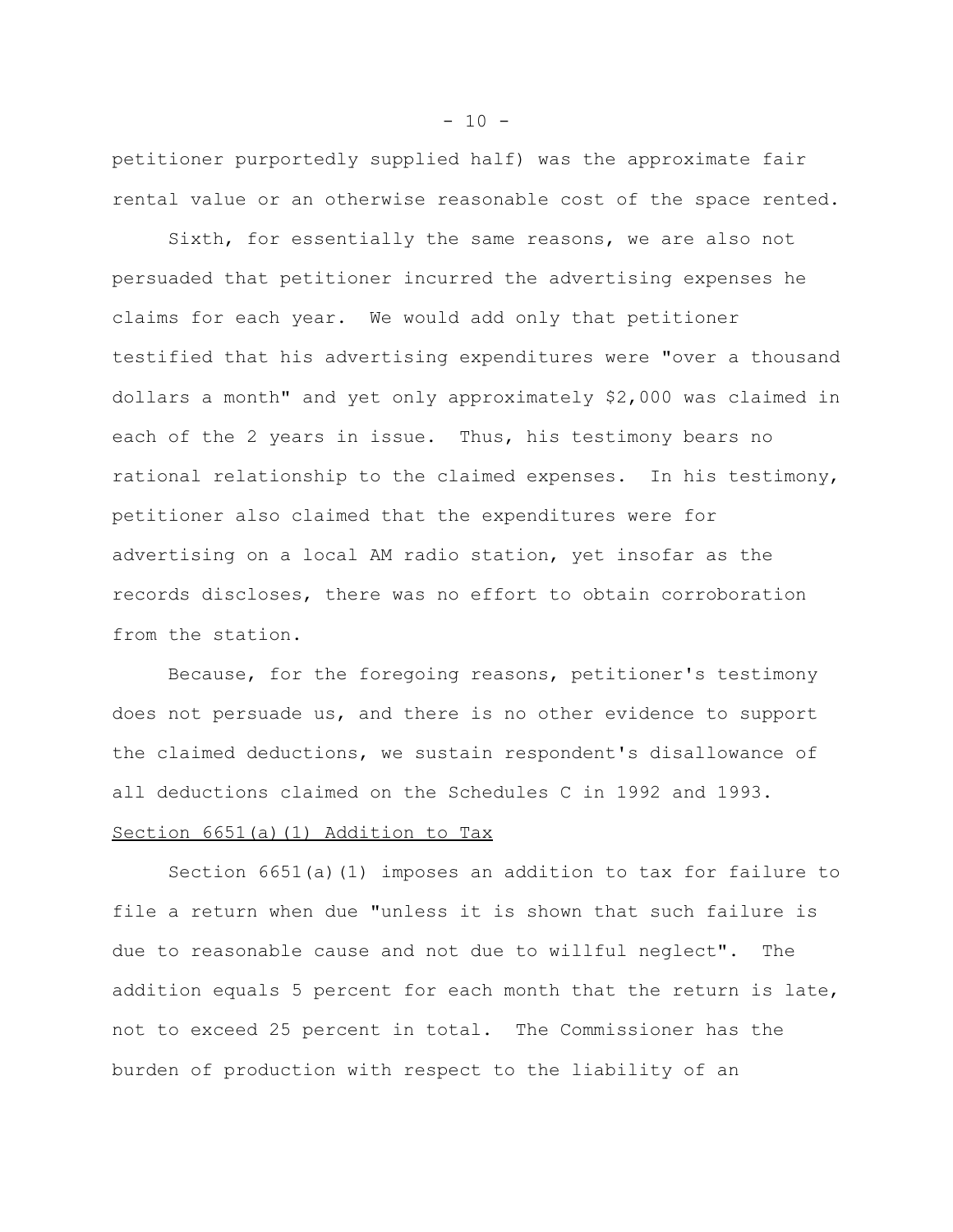individual for an addition to tax under section  $6651(a)(1)$ . Sec. 7491(c). The burden of showing reasonable cause under section 6651(a) remains on the taxpayer. Higbee v. Commissioner, 116 T.C. 438, 446-448 (2001). "Reasonable cause" requires a taxpayer to demonstrate that he exercised ordinary business care and prudence and nevertheless was unable to file the return by the due date. United States v. Boyle, 469 U.S. 241, 246 (1985); sec. 301.6651-1(c), Proced. & Admin. Regs. Willful neglect is defined as a "conscious, intentional failure or reckless indifference." United States v. Boyle, supra at 245.

Petitioners' 1992 and 1993 tax returns were not filed until April 20, 2001. Respondent has, accordingly, met his burden of production with regard to the section 6651(a)(1) addition to tax. See sec. 7491(c). Petitioners have offered no explanation for their untimely filing, nor have they produced any evidence to establish any reasonable cause for their failure to file before the due date for each return.<sup>6</sup> We therefore sustain respondent's determination of additions to tax under section 6651(a)(1) for 1992 and 1993.

 $6$  Petitioner claimed that, on the advice of counsel, petitioners did not file tax returns while the FBI investigation was in progress. That investigation concluded in October 1994, however, more than 6 years before the returns were filed.